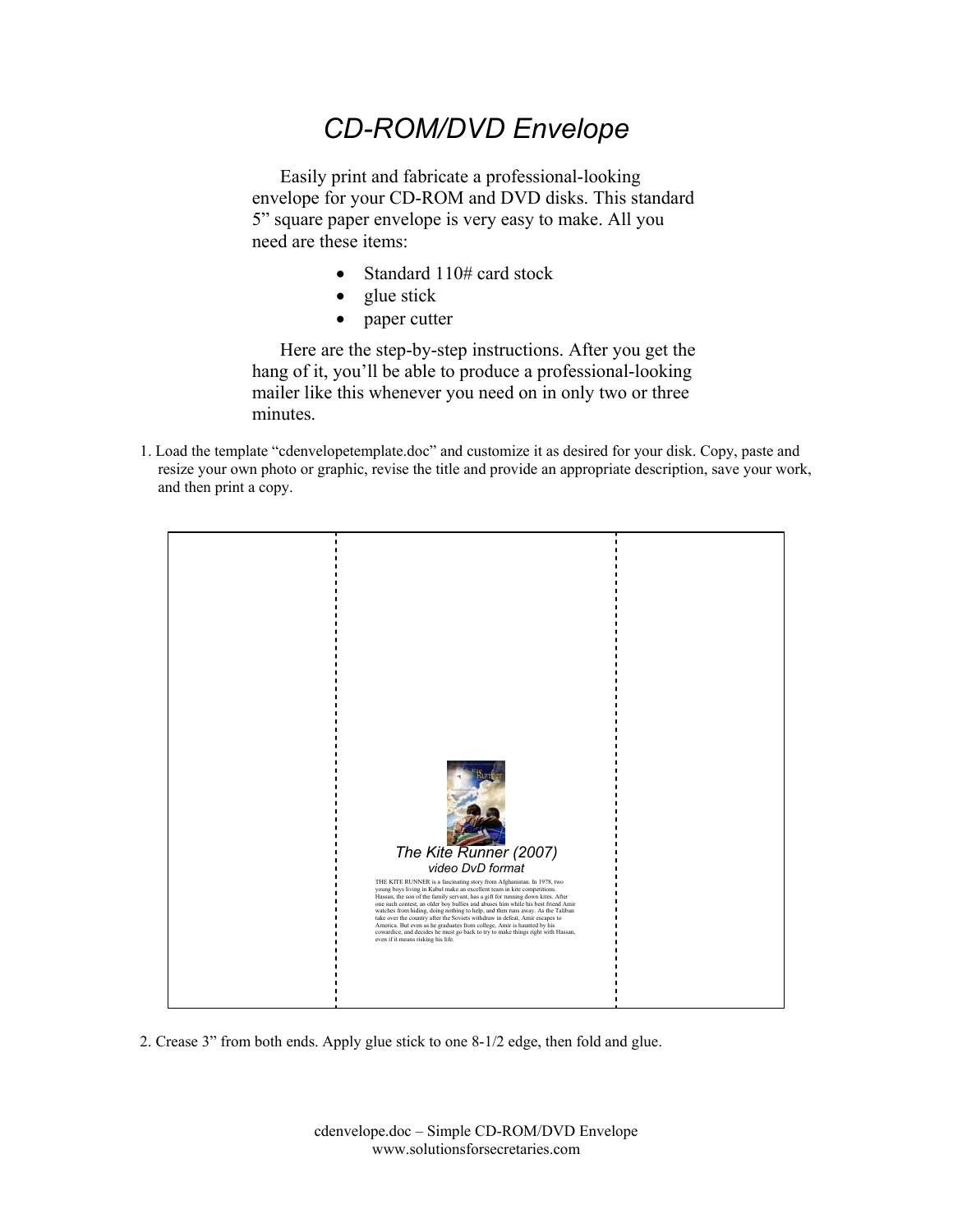

3. Crease 1" and 6" from the botton (above). User sissors to slightly bevel the edge of the top and bottom flaps, as show below.



cdenvelope.doc – Simple CD-ROM/DVD Envelope www.solutionsforsecretaries.com